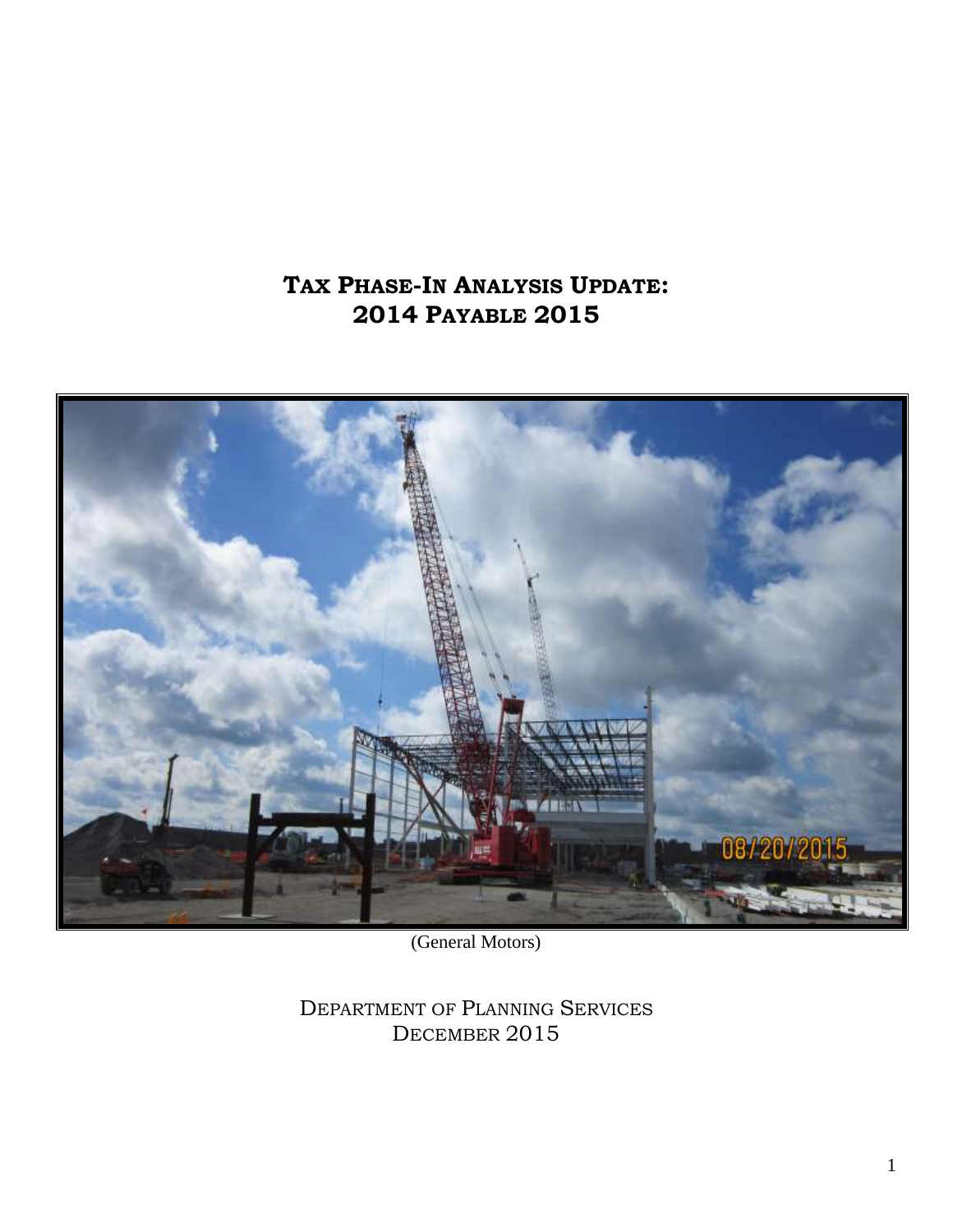# *INTRODUCTION*

Indiana State statute authorizes tax abatements on the construction of new structures and additions to existing structures as well as rehabilitation of property located in an Economic Revitalization Area (ERA) in addition to new equipment for new or existing businesses.

Each year, the Department of Planning Services updates the original study of the tax phase-in program published by Allen County Department of Planning Services – Tax Abatement: A 1991 Analysis of Allen County's Program<sup>1</sup>. This particular update covers the 2014 Payable 2015 tax year and includes data for the companies and taxing districts located in unincorporated Allen County as well as the cities of New Haven, Woodburn and the towns of Grabill, Monroeville, and Huntertown which have staff service Agreements with the Allen County Economic Development staff to administer the County's tax phase-in program. The data and information pertaining to the City of Fort Wayne is not included in this analysis unless specified.

## *PROGRAM OVERVIEW*

The Allen County Tax Abatement Program was established in 1982 and through 2014 there have been 297 tax phase-in's granted in unincorporated Allen County and the smaller cities and towns for an average of approximately 9 tax phase-in's per year over the 32 years since the program began. Based upon information provided when these companies applied for their tax phase-in, in 2014, they have committed to invest more than \$698 million. These are significant dollars being invested in our community by companies who believe Allen County is a great place to do business. General Motors was the largest contributor to these investment dollars for real and personal property with a combined total of \$648,900,000. These tax deductions phase in a company's taxes over time, which helps ease the costs associated with start-up, new equipment, and expansions.

| Table 1                            |  |               |                           |       |  |
|------------------------------------|--|---------------|---------------------------|-------|--|
| <b>Investment in Real Property</b> |  |               | 104,600,000 Jobs Retained | 4,057 |  |
| Investment in Personal Property \$ |  |               | 593,607,300 Jobs Created  | 103   |  |
| Total \$                           |  | 698, 207, 300 | Total                     | 4.160 |  |

## **2014 APPLICATIONS FOR STATEMENT OF BENEFITS / ERA DESIGNATION**

In 2014, the County saw a significant increase in new investment and tax phase-in in Allen County from the previous year. However, the number of businesses choosing to expand, build new facilities, or invest in new equipment decreased. In 2013 the County saw 15 projects, while in 2014, there were 8 companies that were approved for tax deductions. Investment dollars in new or additional construction increased in 2014 from 2013. The amount invested in real property from 2013 (\$53,311,850) to 2014 (\$104,600,000) shows a major increase. Personal property investment, or investment in equipment, also increased from 2013 to 2014. In 2013, General Motors made a significant investment of \$94,500,000 which was a record in terms of personal property investment to date. However, in 2014, General Motors received a tax-phase in for a proposed record investment in personal property totaling \$574,000,000. In 2013, proposed investment in new equipment amounted to \$128,876,796 while in 2014 that number was \$593,607,300. Table 2 on the following page details the investments for 2014.

 $\overline{a}$ <sup>1</sup> This analysis, as well as previous updates, has utilized tax phase-in filing data provided by the Allen County Auditor's Office.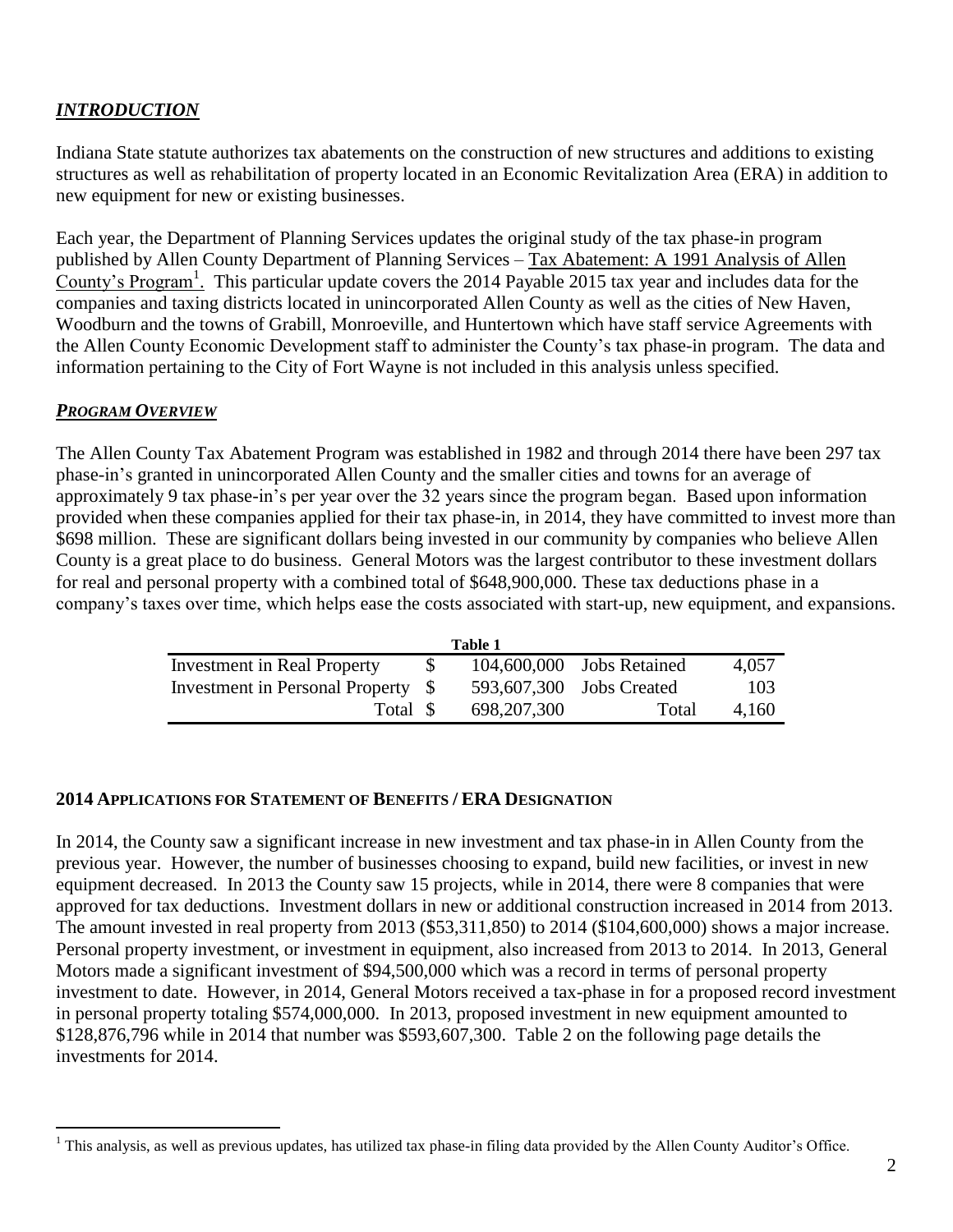|                                             | Table 2              |         |                   |      |                |
|---------------------------------------------|----------------------|---------|-------------------|------|----------------|
|                                             | Investment in        |         | Investment in     |      | Estimated      |
| Company                                     | <b>Real Property</b> | Term    | Personal Property | Term | <b>Savings</b> |
| Riverside MFG, LLC/RMI Properties LLC       | 2 yr vacant          |         | $2 \ln/a$         | n/a  | 4,417<br>ъ.    |
| North American Cold Storage (Woodburn)      | \$28,100,000         |         | \$672,300         |      | 2,901,431<br>S |
| Hercules Machinery Corp (New Haven)         | \$200,000            |         | \$1,100,000       | –    | 71,558         |
| Jack Cooper Transport Company               | \$1,000,000          | 10      | \$550,000         |      | 189,866<br>J.  |
| Central States Enterprises, LLC (New Haven) | n/a                  | $\ln/a$ | \$2,660,000       | 7    | 129,343        |
| <b>Continental Diamond Tool</b>             | \$400,000            |         | \$3,375,000       | 10   | 259,791        |
| D & W Fine Pack Holdings, LLC               | n/a                  | ln/a    | 11,250,000        | 10   | 325,220        |
| <b>General Motors</b>                       | 74,900,000           | 10      | 574,000,000<br>S  | 10   | \$53,416,377   |
| Totals                                      | 104,600,000          |         | 593,607,300       |      | \$57,298,003   |

# *ABOUT THE COMPANIES*

#### *North American Cold Storage*

North American Cold Storage is located within the Woodburn Industrial Park that is a 2-phase investment project. The first phase of construction was to be completed in 2014. The company plans to use the \$28.1 million in the construction of a 96,000 square foot cold storage facility. The company was granted a 7 year tax phase in for real property by the Woodburn City Council. Proposed employment numbers were between 10-20 employees with total payroll ranging from \$300,000 to \$400,000. A 7 year tax phase in was also granted for personal property with an investment of \$672,300. Their company touts being the tallest cold storage facility in the area with state of the art modern technologies that ensure the safety and integrity of the products stored within their facility.

#### *Hercules Machinery Corporation*

In February, Hercules Machinery Corporation, located in New Haven, was granted a tax phase in for real property for 5 years with an investment amount of \$200,000 and personal property for 7 years with an investment of \$1.1 million. The company was projected to create 9 new positions of employment will an annual payroll of approximately \$360,000. Hercules Machinery Corporation established their business in Allen County in 1964 and is an exclusive dealer of HPM foundation drills in North America, Central America and the Caribbean.

#### *Jack Cooper Transport Company*

Jack Cooper Transport Company moved its transportation company from its Bluffton Road location to 12505 Fogwell Parkway in 2014. The new location is across the street from the General Motors plant in which the Jack Cooper Transport Company hauls the full-size pick-ups that are assembled there. The Allen County Council approved a 10 year tax abatement for \$1 million for real property and a 7 year abatement for personal property in the amount of \$550,000. The Council approved the tax abatement in February and construction improvements were to be completed in July.

## *Central States Enterprises, LLC*

Located within the City of New Haven, Central States Enterprises, LLC requested designation of an Economic Revitalization Area at their property located at 356 Hartzell Road allowing for an investment of an estimated \$2.66 million in new equipment and creating 2 new seasonal jobs. The New Haven City Council passed the request for tax abatement in March 2014. As a result of the tax abatement, the company will save about \$129,000 in property taxes over the approved 7 year period.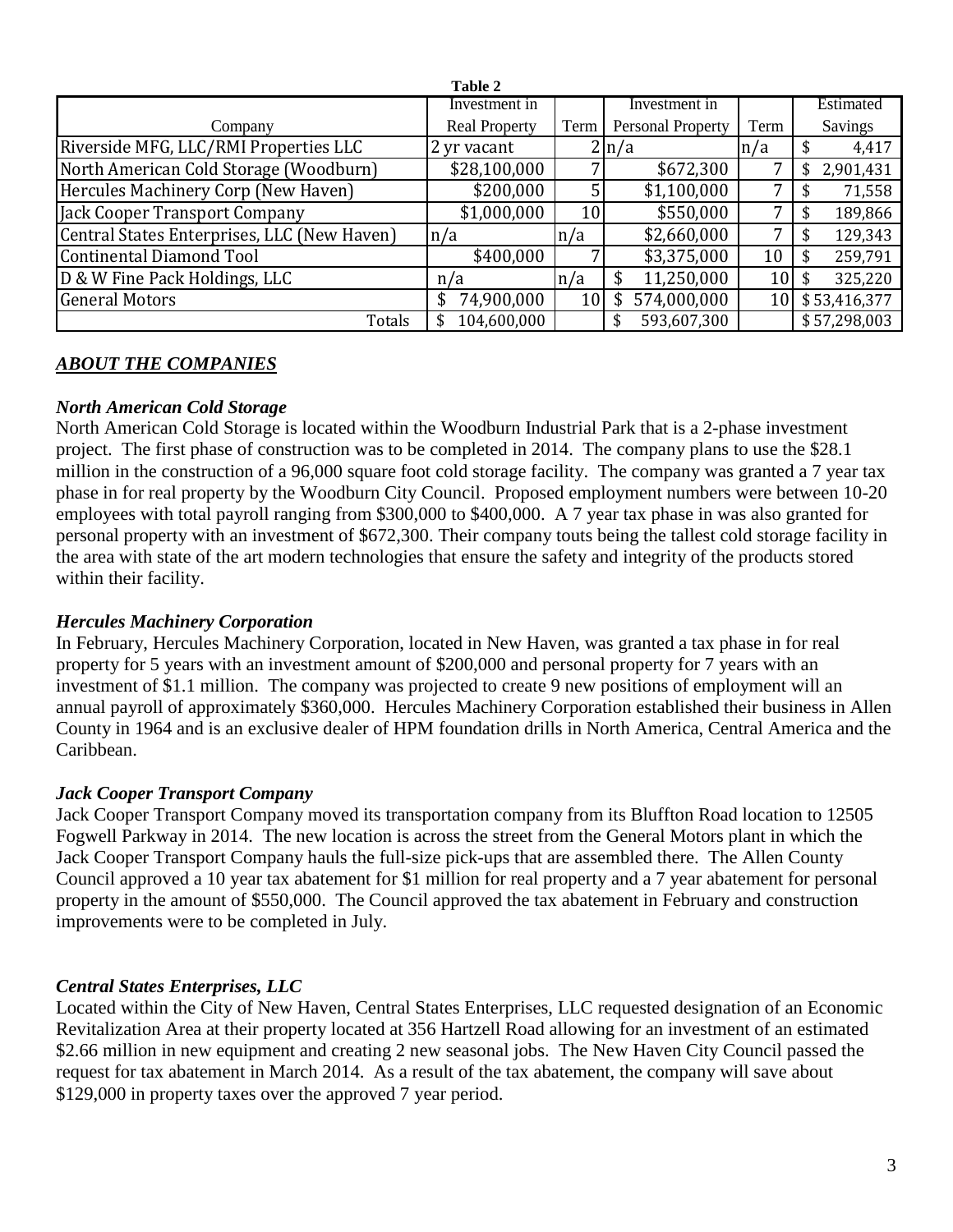# *Continental Diamond Tool*

Continental Diamond Tool was founded in 1973 and is located within New Haven city limits. It specializes in the design, manufacturing and application of diamond and CBN cutting and grinding products and services for various types of industries. In March, the New Haven City Council approved a tax phase in of \$2.6 million over a 7 year period. The tax savings over the 7 years will save the company approximately \$129,000 in property taxes owed to the County. With this expansion, the company will be able to create two additional seasonal employment positions.

# *General Motors*

The General Motors Assembly Plant located in Allen County produces the Chevrolet Silverado and the GMC Sierra full-size pickup trucks. The plant was built in 1986. In October 2014, General Motors was approved for another significant investment in Allen County. The Council approved a real property 10 year abatement for \$74,900,000 and personal property for \$574,000,000 as well as a one year abatement for special tooling. General Motors did not intend on adding any more jobs with this sizable investment, however, listed on their statement of benefits that they currently employed 4,106 employees.

# *RMI Properties, LLC/Riverside MFG, LLC*

RMI Properties, LLC/Riverside MFG, LLC supplies products for wheeled tire vehicles and track vehicles for the US Military and other Free World Countries. The applicant acquired the 18,000 square foot building that was once used for a bingo hall and would like to convert the building to be used for a high-tech manufacturing business. On November 17, 2014 the Huntertown Town Council granted a 2-year vacant building deduction.

# *D & W Fine Pack Holdings, LLC*

In November 2009 D & W Fine Pack Holdings, LLC purchased C & M Fine Pack. They produce polypropylene and polystyrene ridged container products for the food packaging industry. In November, the company was granted a 10 year tax phase in for an investment of \$11.25 million for new manufacturing equipment. The 10 year tax phase in is based on \$8.55 million with a 1 year special tooling phase in of \$2.7 million. At the time of application, D & W Fine Pack had 358 employees with annual salaries of approximately \$11.8 million. With this expansion of equipment, 18 additional jobs were expected with an additional payroll of about \$450,000. As a result of the adopted 10 year tax phase in, the company will save approximately \$325,000 in property taxes.

While down from 15 in 2013 to 8 in 2014, the above 8 companies planned to invest more than \$690 million in the local community, of that, \$3,960,000 million will be devoted to New Haven, and \$28,772,300 million devoted to Woodburn.

# *EMPLOYMENT*

Employment creation levels for the 2014 tax phase in applicants were considerably lower than the 2013 created jobs. This can be attributed to the amount of larger companies and new companies that submitted projects in 2014. In 2013 Ground Effects created 160 jobs and Vera Bradley Design Center created 114 new jobs (just 2 of the 15 projects in 2013). In 2014 the eight companies approved for tax phase in combined to total 4,057 retained jobs and 103 jobs to be created. However, General Motors accounted for 3,300 of the jobs retained in 2014. Table 3 breaks down the employment projections for each individual company.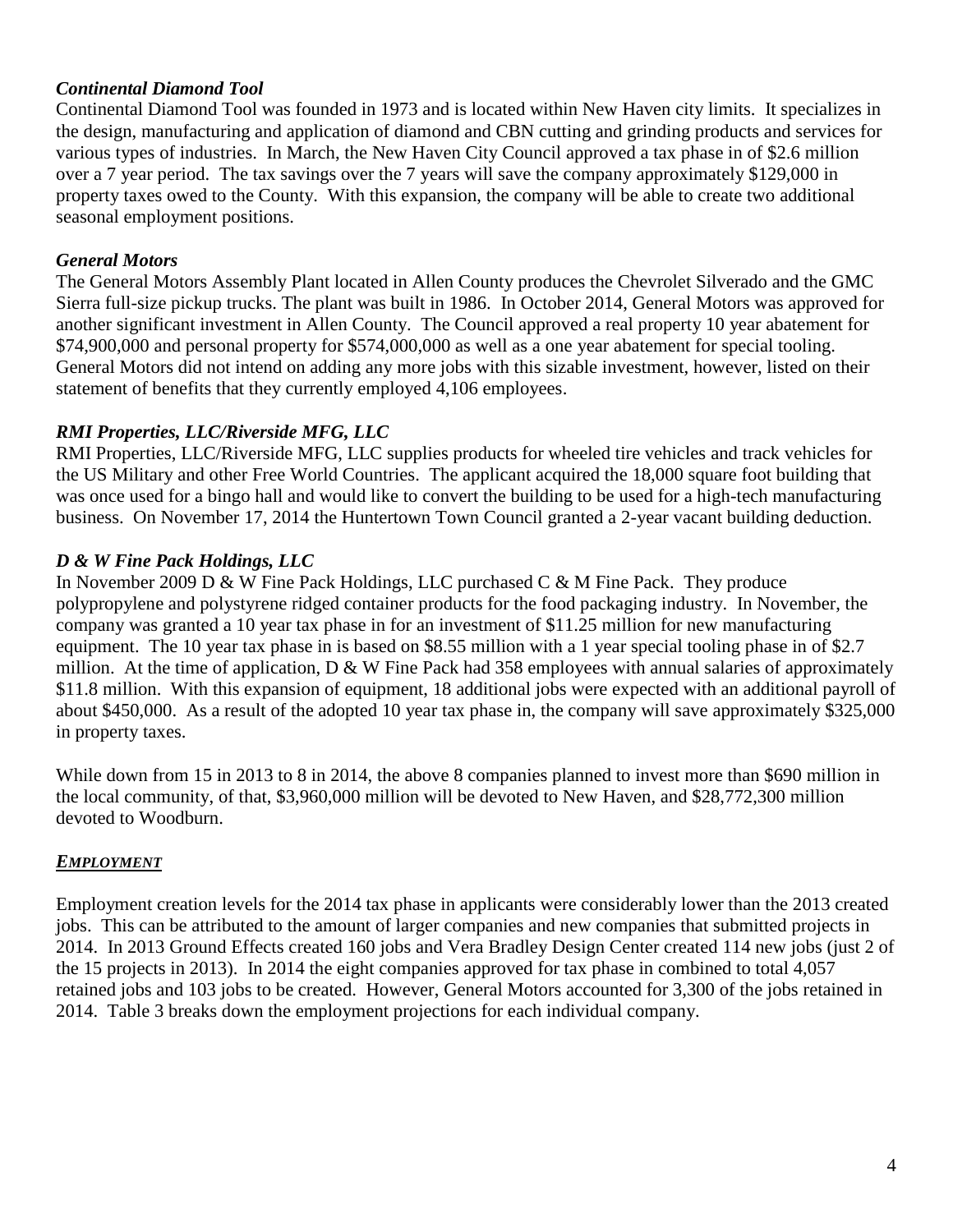| ١<br>п<br>L |
|-------------|
|-------------|

 $\overline{a}$ 

| Company                                | Retained | Created |
|----------------------------------------|----------|---------|
| North American Cold Storage            |          |         |
| <b>Hercules Machinery Corporation</b>  | 30       |         |
| <b>Jack Cooper Transport Company</b>   | 293      |         |
| <b>Central States Enterprises, LLC</b> | 23       |         |
| <b>Continental Diamond Tool</b>        | 53       |         |
| D & W Fine Pack Holdings, LLC          | 358      |         |
| <b>General Motors</b>                  | 3300     |         |
|                                        |          |         |
|                                        |          |         |

Another aspect of business expansion that is of interest is the quality of the jobs created and retained. An objective of economic development is to increase the average wage paid to workers which is often translated into an increase in the quality of life for citizens. The average annual wage for Indiana in 2014 was  $$41,470^2$  and the national average was  $$47,230^2$ . The average for Allen County was just below the state average and slightly below the national average at  $$40,710^2$ .

Figure 1 demonstrates how the average annual wages paid by the companies approved for tax phase-in in 2014 compare to the U.S. and

County averages. In 2012, companies applying for tax phase began to use an updated application. Page 2 of the application asks companies to use job codes provided by the Occupational Employment Statistics website. This website breaks down job descriptions by an occupation code and enables companies to be more specific when listing new and/or retained employment. It also gives the county a better understanding of a company's wages compared with average annual wages in Fort Wayne, Indiana. Due to a majority of the criteria on the application for tax phase in is job numbers and salaries, county staff can reward points on specific information instead of consolidating all jobs together and averaging the salaries. It is a more effective and precise way of making sure companies are rewarded points correctly.



Figure 1

<sup>&</sup>lt;sup>2</sup> Bureau of Labor Statistics [http://www.bls.gov/oes/current/oes\\_nat.htm#00-0000](http://www.bls.gov/oes/current/oes_nat.htm#00-0000)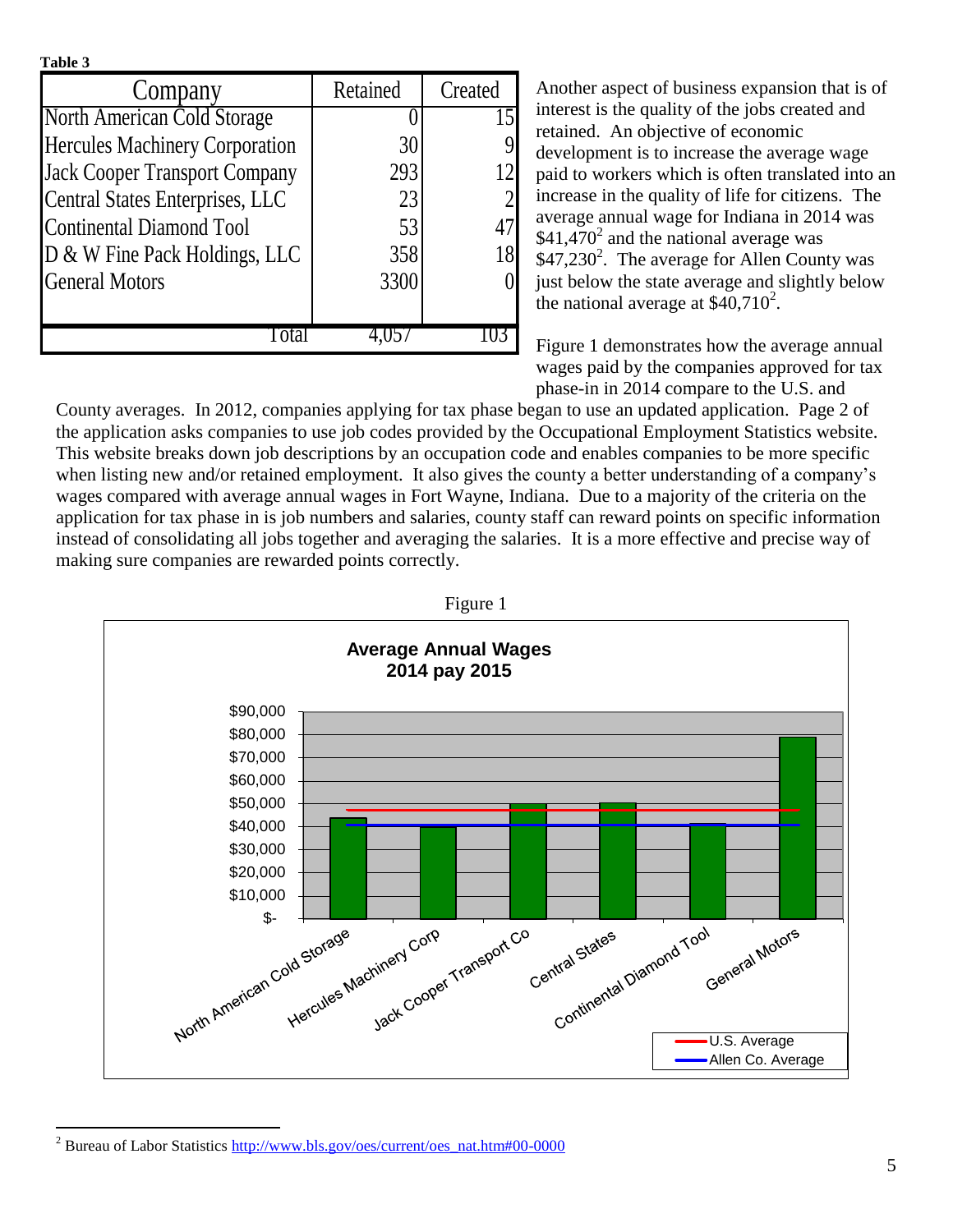# *COMPLIANCE FORMS*

By the end of May 2015, 31 companies submitted a Compliance with Statement of Benefits form (CF-1) for 2014 Payable 2015 documenting the extent to which they have followed through with their original investment and employment projections. These forms must be filed annually to receive the actual tax deductions. Table 4 shows the percentages of the total numbers companies submitted regarding investment, jobs, and salary compliance. The current policy for Allen County states companies must be at least 75% compliant in one of the three categories.

|                   |                          | <b>Table 4</b> |                         |            |
|-------------------|--------------------------|----------------|-------------------------|------------|
|                   |                          | Percentage     | Personal                | Percentage |
|                   | <b>Real Property</b>     | Met            | Property                | Met        |
| <b>Investment</b> | 279,911,553<br>\$        | 102%           | 703,989,102             | 110%       |
|                   |                          |                |                         |            |
|                   |                          | Percentage     |                         | Percentage |
|                   | <b>Jobs Retained</b>     | Met            | <b>Jobs Created</b>     | Met        |
| <b>Jobs</b>       | 27,944                   | 114%           | 5,541                   | 224%       |
|                   |                          |                |                         |            |
|                   |                          | Percentage     |                         | Percentage |
|                   | <b>Salaries Retained</b> | Met            | <b>Salaries Created</b> | Met        |
| <b>Salaries</b>   | 1,799,327,515            | 121%           | 530,622,111             | 515%       |

As the economy is recovering, companies have been able to meet or exceed their projected numbers on their Statement of Benefits; making significant investments in real and personal property as well as retain and add jobs over the last couple of years.

## *BREAKDOWN OF DEDUCTIONS*

The actual deductions received in 2015 indicate the impact tax phase in has on the current tax revenue for Allen County. For the 2014 Payable 2015 year, approximately 55 deductions were granted to companies in Allen County totaling \$293,963,758 of assessed value. The companies saved approximately \$5.7 million in 2014. Attachment A located at the end of this report includes a detailed list of the deduction amounts, and taxes saved for each company.

Figure 2 below shows the amount of true tax value deducted for tax phase ins for the past five years. The red bars indicate the total amount deducted in a given year. The red bars show how much of the total tax deductions belong to General Motors, which has been and continues to be by far the largest beneficiary of the tax abatement program. In addition to General Motors, SDI LaFarga, Uniroyal BF Goodrich and General Mills are large beneficiaries of the program.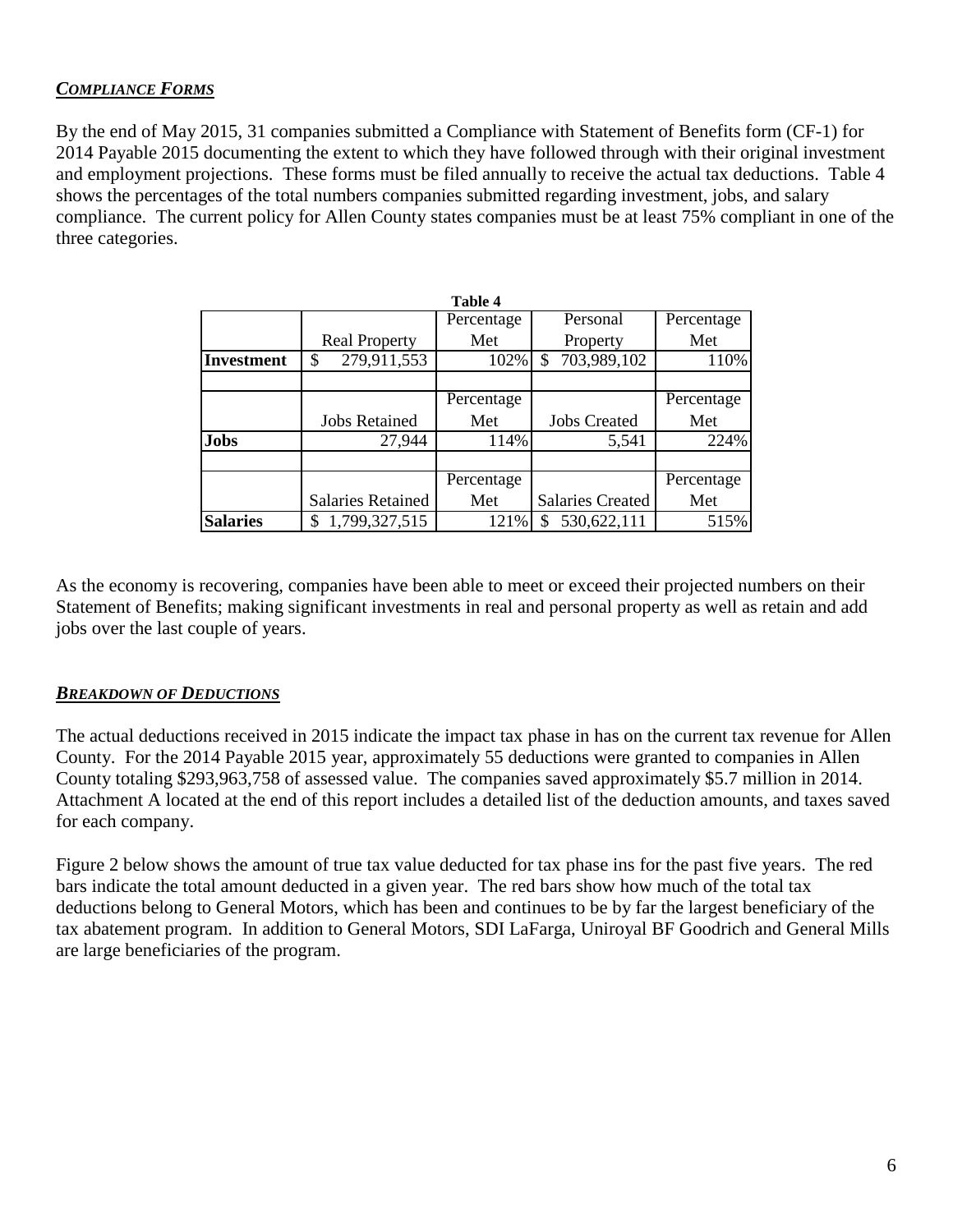![](_page_6_Figure_0.jpeg)

![](_page_6_Figure_1.jpeg)

Phasing in of taxes is generally the only form of assistance available to existing businesses. When compared to the volume of other tax deductions available to other property owners, tax phase in is a diminutive piece of the pie which is demonstrated in Figure 3 on the following page. This breakdown of deductions does include values for the City of Fort Wayne for the purpose of showing the magnitude of the impact of tax phase in throughout the entire county. The secondary pie is meant to demonstrate the size of the City's program in comparison to the County's. Combined, the city and county had tax deductions totaling about \$466.9 million. Homeowners benefited from approximately \$6.8 billion in deductions in 2014 payable 2015. Changes made by the General Assembly in 2008 allowed for additional homeowner deductions and credits as well as caps on tax rates.

![](_page_6_Figure_3.jpeg)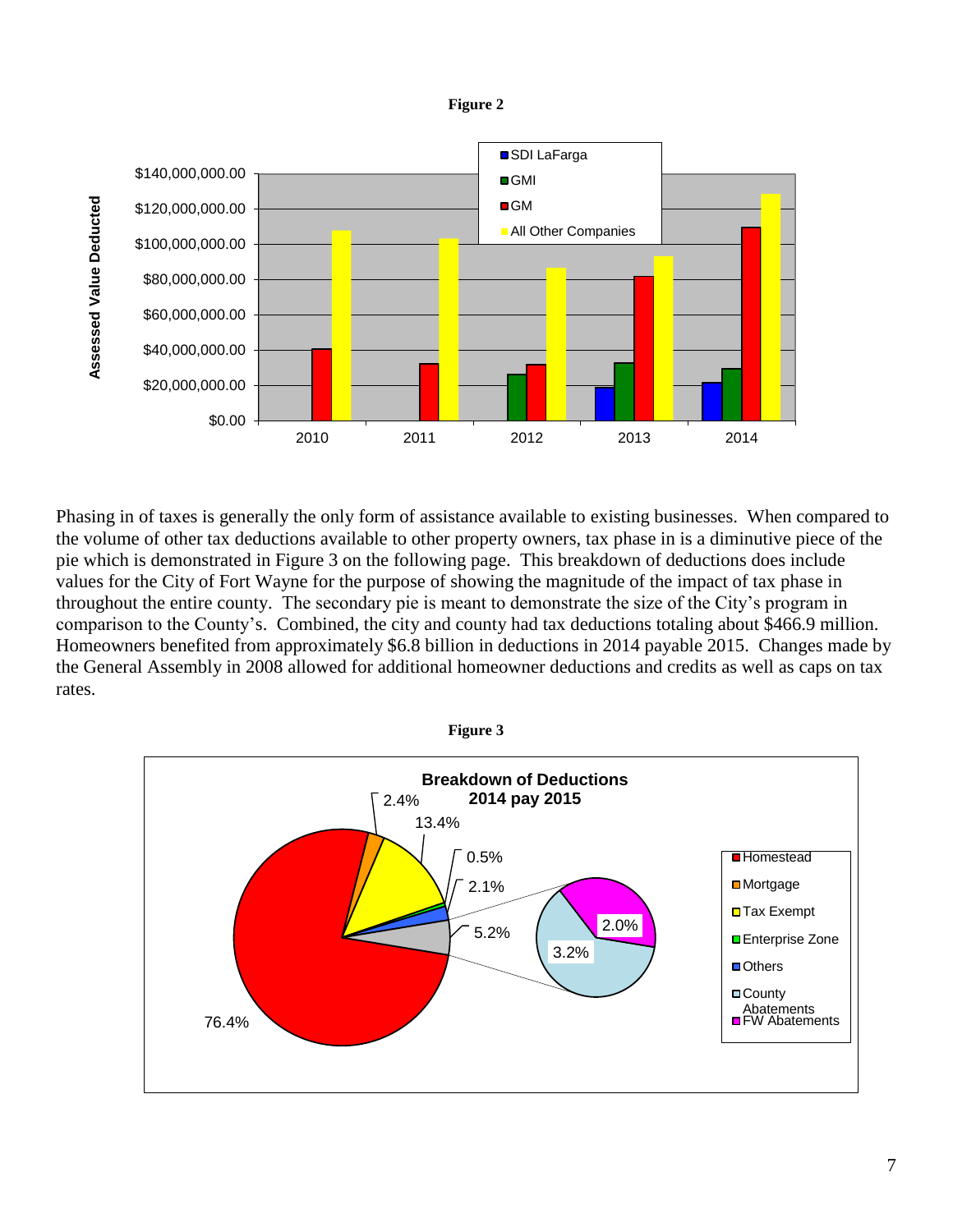# *TAX ABATEMENT DEVELOPMENT FUND*

Fund 331 is a fund dedicated to economic development that was established in 1994 by resolution 94-4-21-3. The purposed of the Fund is to provide funds for off-site infrastructure improvements in Allen County and other items related to economic development such as shovel-ready sites and land banking. The economic development staff of the Department of Planning Services (DPS) administers the fund, although technically the fund is controlled by the Allen County Board of Commissioners.

The funds income sources are only through voluntary contributions from companies receiving tax abatements through the County and interest income on the funds balance. The fund is non-reverting which means the funds do not revert to the Allen County General Fund at the end of the year.

The most recent expenditures took place in 2013 for about \$420,494 which included payments to the Surveyor, Engineering Resources and the Allen County Treasurer. Prior to that, Fund 331 had previously been used in 2003 for \$200,000 loan to the County's General Fund to help cover a short-term cash-flow problem due to delays in receiving property tax revenue following the 2001 reassessment. This loan was repaid on May 3, 2004. In 2005 a \$25,000 LEDGE Grant to CSC-Indiana, LLC as part on an incentive package to bring the company into the former Grant/U.S. Steel Pension building in New Haven. In December 2007 an expenditure of \$122,000 was made to write down the cost of land for the Baekgaard project (Great Dane Realty) in Silverado Park. In 2010, \$400,000 was transferred to the Redevelopment Commission Capital Fund to assist in funding the Land Banking Program. Lastly, in 2012, \$280,114 was paid to construct drainage improvements for the SDI LaFarga project.

Going forward, the fund will likely continue to be used as a resource for controlling land and certifying shovelready sites as well as continuing to be a source for supplemental funding of other economic development projects. The additional use of this fund for shovel-ready sites was added as a result of the changes made to the County Council's Tax Abatement Policy. The fund's percentage of savings contributions made by those companies that (choose) to contribute are ten percent (10%) and five percent (5%) while in previous years it was twenty percent (20%) or ten percent (10%).

Since 1994, 50 companies have voluntarily contributed \$1,285,146. The balance of the fund as of November 1, 2014 was \$189,190 which includes principal and interest and accounts for the disbursements.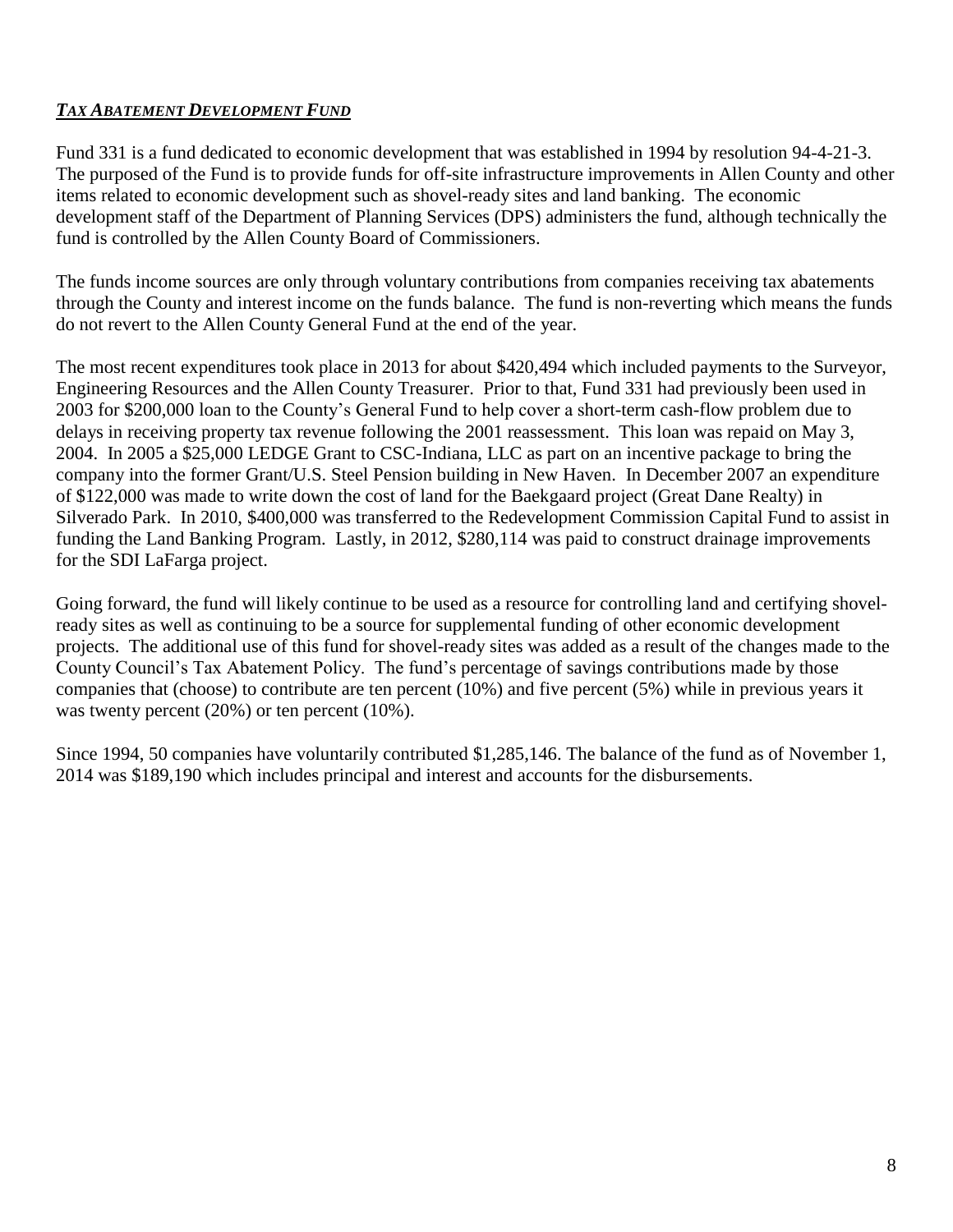| Table 5       |              |  |  |  |
|---------------|--------------|--|--|--|
| Year          | <b>Total</b> |  |  |  |
| 1994 pay 1995 | \$6,988      |  |  |  |
| 1995 pay 1996 | \$21,908     |  |  |  |
| 1996 pay 1997 | \$30,590     |  |  |  |
| 1997 pay 1998 | \$49,649     |  |  |  |
| 1998 pay 1999 | \$54,008     |  |  |  |
| 1999 pay 2000 | \$51,706     |  |  |  |
| 2000 pay 2001 | \$27,917     |  |  |  |
| 2001 pay 2002 | \$43,024     |  |  |  |
| 2002 pay 2003 | \$25,801     |  |  |  |
| 2003 pay 2004 | \$43,693     |  |  |  |
| 2004 pay 2005 | \$47,127     |  |  |  |
| 2005 pay 2006 | \$45,619     |  |  |  |
| 2006 pay 2007 | \$95,518     |  |  |  |
| 2007 pay 2008 | \$140,222    |  |  |  |
| 2008 pay 2009 | \$134,494    |  |  |  |
| 2009 pay 2010 | \$124,578    |  |  |  |
| 2010 pay 2011 | \$97,071     |  |  |  |
| 2011 pay 2012 | \$57,940     |  |  |  |
| 2012 pay 2013 | \$57,935     |  |  |  |
| 2013 pay 2014 | \$62,381     |  |  |  |
| 2014 pay 2015 | \$66,977     |  |  |  |
| <b>TOTAL</b>  | \$1,285,146  |  |  |  |

For the 2014 Payable 2015 tax year, fifteen of the companies receiving tax phase in had committed to contributing a percentage of their tax savings back to the County (see Table 6). Of the 15 companies, 13 sent in their contributions. However, none of the 8 companies that were granted tax abatement in 2014 chose to contribute to the Tax Abatement Development Fund for 2014.

|                                      | Table 6      |                            |              |
|--------------------------------------|--------------|----------------------------|--------------|
| Company                              | Contribution | Company                    | Contribution |
| Vera Bradley                         | \$           | 28,986 Terex Advance Mixer | <b>DNC</b>   |
| <b>Breast Diagnostic Center, LLC</b> | \$<br>41     | Quickcut Incoporated       | <b>DNC</b>   |
| Apollo Design Technology             | \$<br>1,411  | OmniSource Corp            | \$<br>905    |
| New Haven Plaza                      | \$<br>404    | Parkview - Ortho NE        | \$<br>1,896  |
| <b>Hercules</b>                      | \$<br>73     | Allied Building Co.        | \$<br>2,859  |
| <b>IOM Health/Lutheran Hosp</b>      | \$<br>14,468 | Waterfurnace International | \$<br>432    |
| Feenix, LLC                          | \$<br>3,647  | CSC - Indiana, LLC         | \$<br>7,994  |
|                                      |              | Saratoga Potato Chips, LLC | \$<br>3,861  |
|                                      |              |                            |              |
|                                      |              |                            |              |
|                                      |              | <b>Total:</b>              | \$<br>66,977 |
|                                      |              |                            |              |

 $*DNC = Did not contribute$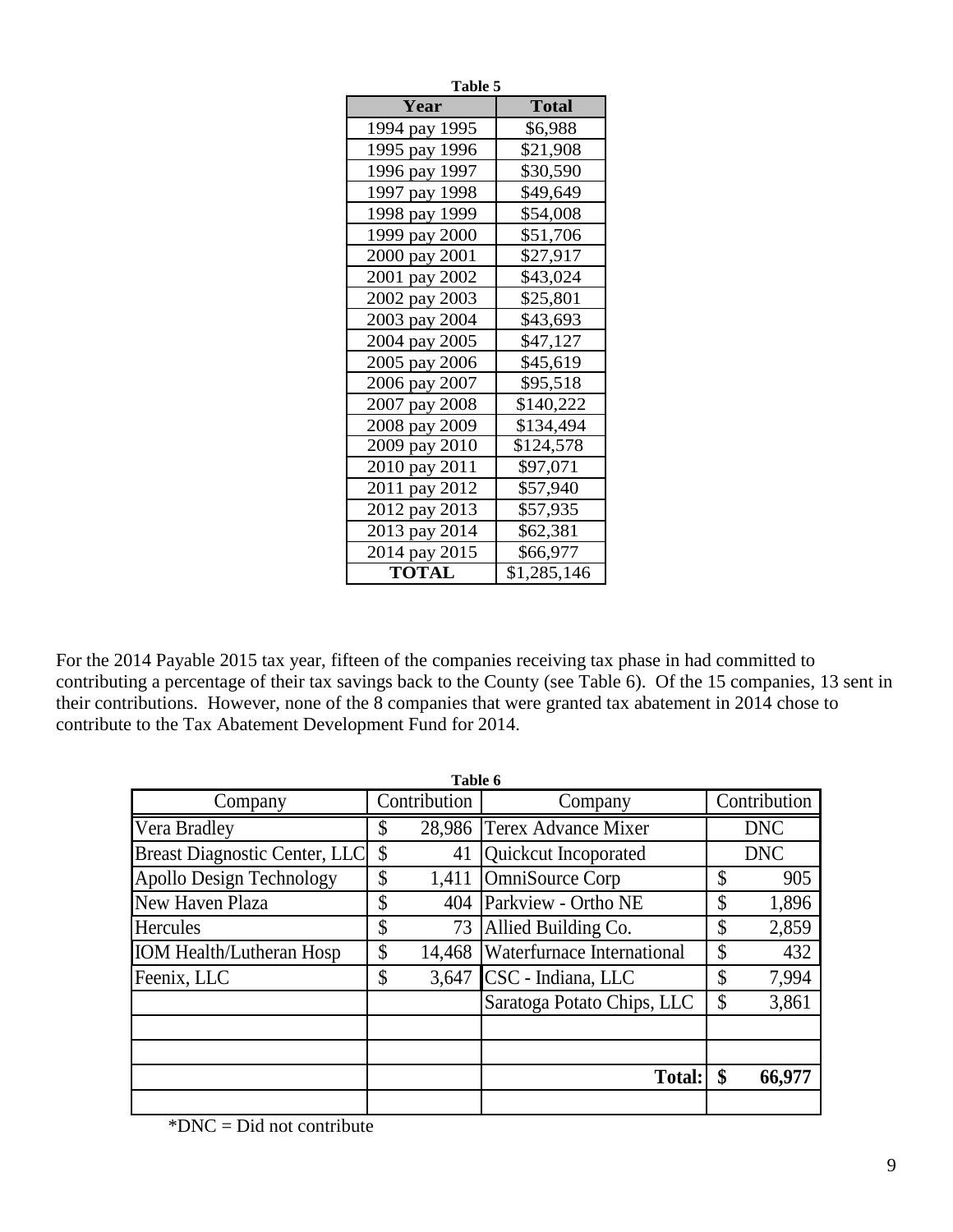#### *IMPACT ON TAX RATES*

This section of the update examines the impact tax abatement deductions have on the property tax rates of individual taxing districts. This was accomplished by adding back in to the levies the total assessed values that were deducted in each district for abatements and recalculating the tax rates.<sup>3</sup>

The average difference between the actual tax rate and the estimated tax rate without the tax abatement deductions is \$0.0444 per \$100 of assessed value.<sup>4</sup> This translates into an additional \$44.00 in property taxes for an owner of a property with a net assessed value of \$100,000. The five most affected taxing districts were Monroeville – 56 (\$0.1779), New Haven Adams – 41 (\$0.0837), Monroeville MG-100 (0.0754), Lafayette- 48 (\$0.0636), Zanesville-79 (0.0636). See Attachment B for a complete list of impact on tax rates for each taxing district.

Even those tax districts in which there were no companies receiving abatements, such as Zanesville, are affected by the deductions in other parts of the county. Though these are separate taxing districts, they are a part of greater taxing units, such as townships and school districts that are affected by the decrease in assessed value.

The argument can be made, however, that abatement does not necessarily have a negative impact on tax rates. If it were not for the new investment and the addition of assessed value, the taxing district and units would be in the same position. As the abatement deduction rolls off, the taxing district and units will benefit from the added value of the investment and tax rates will be affected accordingly.

#### *CONCLUSION*

 $\overline{a}$ 

The Allen County tax phase in program still remains a viable resource for attracting and retaining local businesses. Its impact on tax rates is minimal but justified in the fact that the new investment will eventually benefit not only the taxing units it supports but the potential for job creation which benefits all citizens in Allen County. The updates made in August 2008 and December 2011 to the County Council's policy continue to increase accountability while maintaining the business friendly atmosphere in Allen County.

 $3$  Taxing districts for the City of Fort Wayne were not included in this recalculation of tax rates.

<sup>&</sup>lt;sup>4</sup> This is an approximate estimate based on tax rate and assessed value information distributed by the Allen County Auditor's Office. Some values are subject to change and recalculation.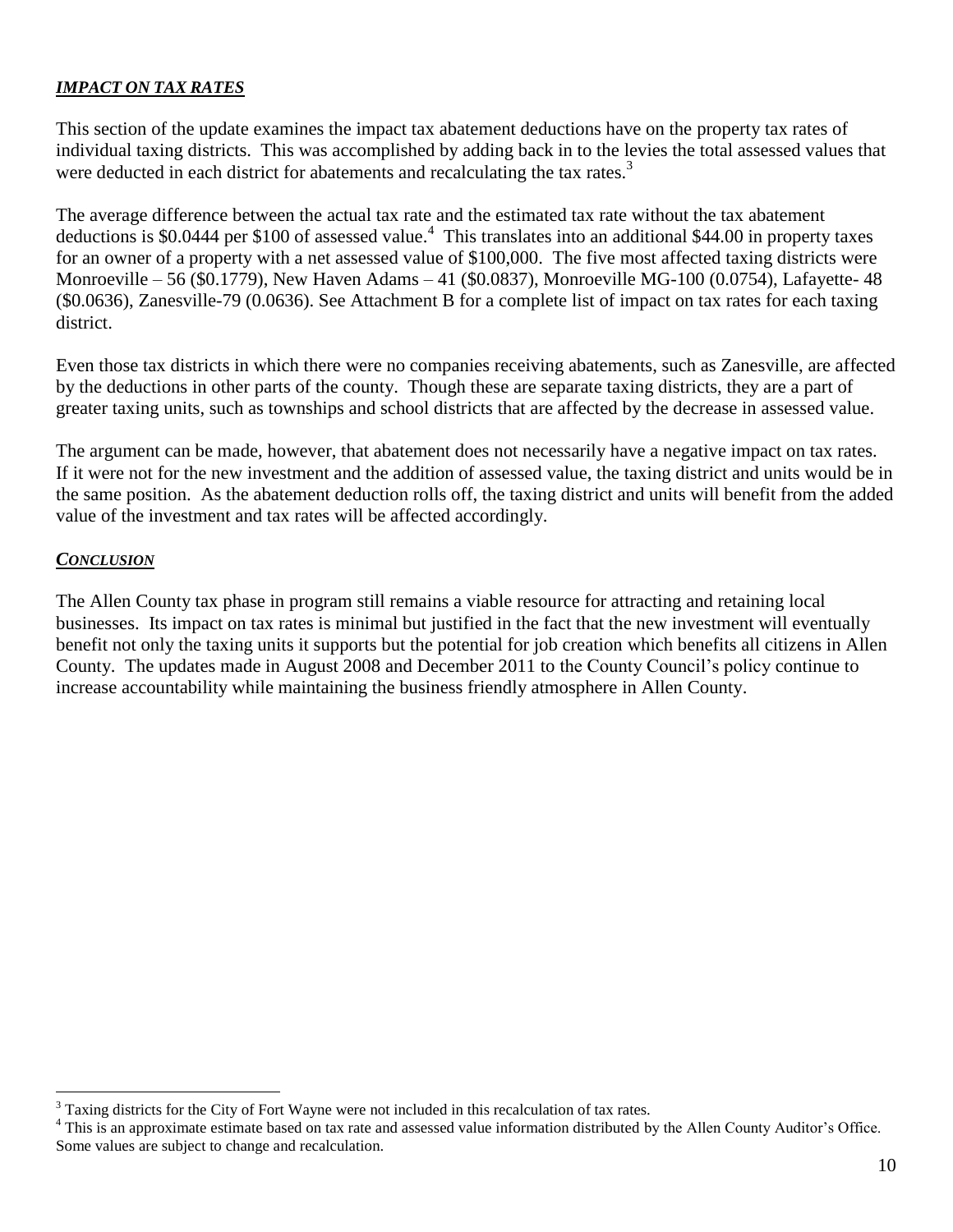# Companies Total Tax Deductions, Tax Savings and Taxes Paid

| <b>COMPANY</b>                            | <b>Total Deduction</b> | <b>Total Saved</b> | <b>Taxes Paid</b> |
|-------------------------------------------|------------------------|--------------------|-------------------|
| American Mitsuba Corp                     | \$                     | 78,667             | \$                |
|                                           | 2,753,780              | \$                 | 263,327           |
| Android Fort Wayne LLC                    | \$                     | \$                 | \$                |
|                                           | 4,552,550              | 87,841             | 14,604            |
| Apollo Design Technology                  | \$                     | \$                 | \$                |
|                                           | 207,557                | 6,636              | 31,472            |
| Arc GMFTWIN/General Mills                 | \$                     | \$                 | \$                |
|                                           | 28,228,862             | 538,691            | 130,462           |
| <b>BA Romines Sheetmetal Inc</b>          | \$                     | \$                 | \$                |
|                                           | 8,460                  | 148                | 2,270             |
| <b>Breast Diagnostic Center</b>           | \$                     | \$                 | \$                |
|                                           | 9,110                  | 206                | 8,168             |
| BS Land / One Resource Group              | \$                     | \$                 | \$                |
|                                           | 1,276,700              | 12,767             | 3,154             |
| C&M Fine Pack                             | \$                     | \$                 | \$                |
|                                           | 1,625,410              | 29,223             | 154,566           |
| Central States Enterprises Inc.           | \$                     | \$                 | \$                |
|                                           | 3,681,329              | 108,175            | 383,510           |
| CHS-MOB LLC                               | \$                     | \$                 | \$                |
|                                           | 385,605                | 3,856              | 3,225             |
| Continental Diamond Tool Corp             | \$                     | \$                 | \$                |
|                                           | 521,570                | 15,326             | 383,510           |
| <b>CSC Indiana LLC</b>                    | \$                     | \$                 | \$                |
|                                           | 5,300,220              | 154,347            | 32,506            |
| Excel Inc 1584                            | \$                     | \$                 | \$                |
|                                           | 866,710                | 16,539             | 12,656            |
|                                           | \$                     |                    |                   |
| Fort Wayne Rube Realty LLP                | 96,156                 | \$<br>2,800        | \$<br>148,076     |
| General Mills                             | \$                     | \$                 | \$                |
|                                           | 1,329,660              | 13,296             | 14,570            |
| <b>General Motors</b>                     | 109,533,530            | \$                 | \$                |
|                                           | \$                     | 2,113,449          | 3,563,550         |
| Glaze Tool & Engineering Inc              | \$                     | \$                 | 9,532             |
|                                           | 95,690                 | 2,811              | \$                |
| <b>Grabil Country Village</b>             | \$                     | \$                 | \$                |
|                                           | 442,392                | 10,974             | 14,927            |
| Ground Effects LLC                        | \$                     | \$                 | \$                |
|                                           | 291,280                | 2,912              | 273               |
| Great Dane Realty LLC/ Vera Bradley       | \$                     | \$                 | \$                |
|                                           | 485,547                | 9,368              | 28,891            |
| Hercules Machinery/Innovative Piledriving | \$                     | \$                 | \$                |
|                                           | 353,465                | 10,386             | 106,397           |
| IOM Health Systems/Citadel/FW Oncol       | \$                     | \$                 | \$                |
|                                           | 437,925                | 14,090             | 203,310           |
| IOM Health Systems LP/Lutheran Hosp       | \$                     | \$                 | \$                |
|                                           | 3,908,550              | 125,757            | 929,667           |
| <b>JCR Enterprises LLC</b>                | \$                     | \$                 | \$                |
|                                           | 83,536                 | 835                | 3,438             |
| Larson Financial Group LLC                | \$                     | 65                 | 354               |
|                                           | 6,540                  | \$                 | \$                |
| <b>LH Medical Corp</b>                    | \$                     | \$                 | \$                |
|                                           | 781,800                | 14,055             | 31,408            |
| Long Term Care Investments                | \$                     | \$                 | \$                |
|                                           | 6,469,840              | 146,878            | 20,371            |
| Moon River LLC                            | \$                     | \$                 | \$                |
|                                           | 161,700                | 1,617              | 5,235             |
| Michelin N America / Uniroyal Goodrich    | \$                     | \$                 | \$                |
|                                           | 51,366,820             | 871,643            | 817,723           |
| New Haven Plaza                           | \$                     | \$                 | \$                |
|                                           | 265,474                | 7,800              | 59,575            |
| OmniSource Corp                           | \$                     | \$                 | \$                |
|                                           | 252,363                | 2,523              | 78,599            |
| One Resource Group                        | \$                     | \$                 | \$                |
|                                           | 29,480                 | 2,948              | 3,154             |
| Parco Inc                                 | \$                     | \$                 | 1,792             |
|                                           | 25,160                 | 465                | \$                |
| Parkview Health System/Feenix LLC         | \$                     | \$                 | 72,072            |
|                                           | 1,640,331              | 16,403             | \$                |
| Parkview Health System/ NE Orth           | \$                     | \$                 | 95,597            |
|                                           | 4,979,410              | 113,042            | \$                |
| Parkview Health System/ Orth NE           | \$                     | \$                 | \$                |
|                                           | 1,705,673              | 38,722             | 229,209           |
| Peg Perego                                | \$                     | \$                 | \$                |
|                                           | 62,980                 | 1,850              | 1,608             |
| Precimed / Greatbatch Medical             | \$                     | \$                 | \$                |
|                                           | 7,857,568              | 145,380            | 92,638            |
| Precision Laser Services Inc              | \$                     | \$                 | \$                |
|                                           | 30,080                 | 300                | 27,421            |
| Primco                                    | \$                     | \$                 | \$                |
|                                           | 110,440                | 1,104              | 83,740            |
| QuikCut Inc                               | 748,730                | 7,487              | 13,560            |
|                                           | \$                     | \$                 | \$                |
| Quincy Recycle                            | \$                     | 4,537              | \$                |
|                                           | 155,810                | \$                 | 10,114            |
| R3 Composites Corporation                 | \$                     | \$                 | 11,645            |
|                                           | 148,610                | 1,486              | \$                |
| RMI Properties / Riverside MFG            | \$                     | 3,697              | \$                |
|                                           | 150,130                | \$                 | 18,667            |
| Saratoga Potato Chips / Yost Holdings     | 2,153,603              |                    |                   |
|                                           | \$                     | \$<br>21,536       | \$<br>15,560      |
| SDI LaFarga LLC                           | \$                     | \$                 | \$                |
|                                           | 21,728,160             | 380,460            | 61,959            |
| Setzer - FEDX Ground                      | \$                     | \$                 | \$                |
|                                           | 7,660,400              | 223,078            | 44,022            |
| Silverado-FEDX Ground                     | \$                     | \$                 | \$                |
|                                           | 2,029,800              | 20,298             | 5,794             |
| ST Joseph Health System                   | \$                     | \$                 | \$                |
|                                           | 15,700                 | 461                | 1,574             |
| ST Joseph Medical Group                   | \$                     | \$                 | \$                |
|                                           | 32,130                 | 944                | 1,041             |
| Summit Foundry / Richard Meyer            | \$                     | 5,600              | \$                |
|                                           | 190,594                | \$                 | 3,731             |
| <b>Terex Advance Mixer</b>                | \$                     | \$                 | 124,004           |
|                                           | 83,810                 | 1,550              | \$                |
| Uniroyal / BF Goodrich Tire               | \$                     | \$                 | 250,045           |
|                                           | 1,622,985              | 16,229             | \$                |
| Vera Bradley Designs                      | \$                     | \$                 | \$                |
|                                           | 14,591,083             | 281,534            | 264,603           |
| Waterfurnace International Inc            | \$                     | \$                 | 81,995            |
|                                           | 430,960                | 8,224              | \$                |
| Totals:                                   | \$                     | \$                 | \$                |
|                                           | 293,963,758            | 5,701,016          | 8,974,871         |